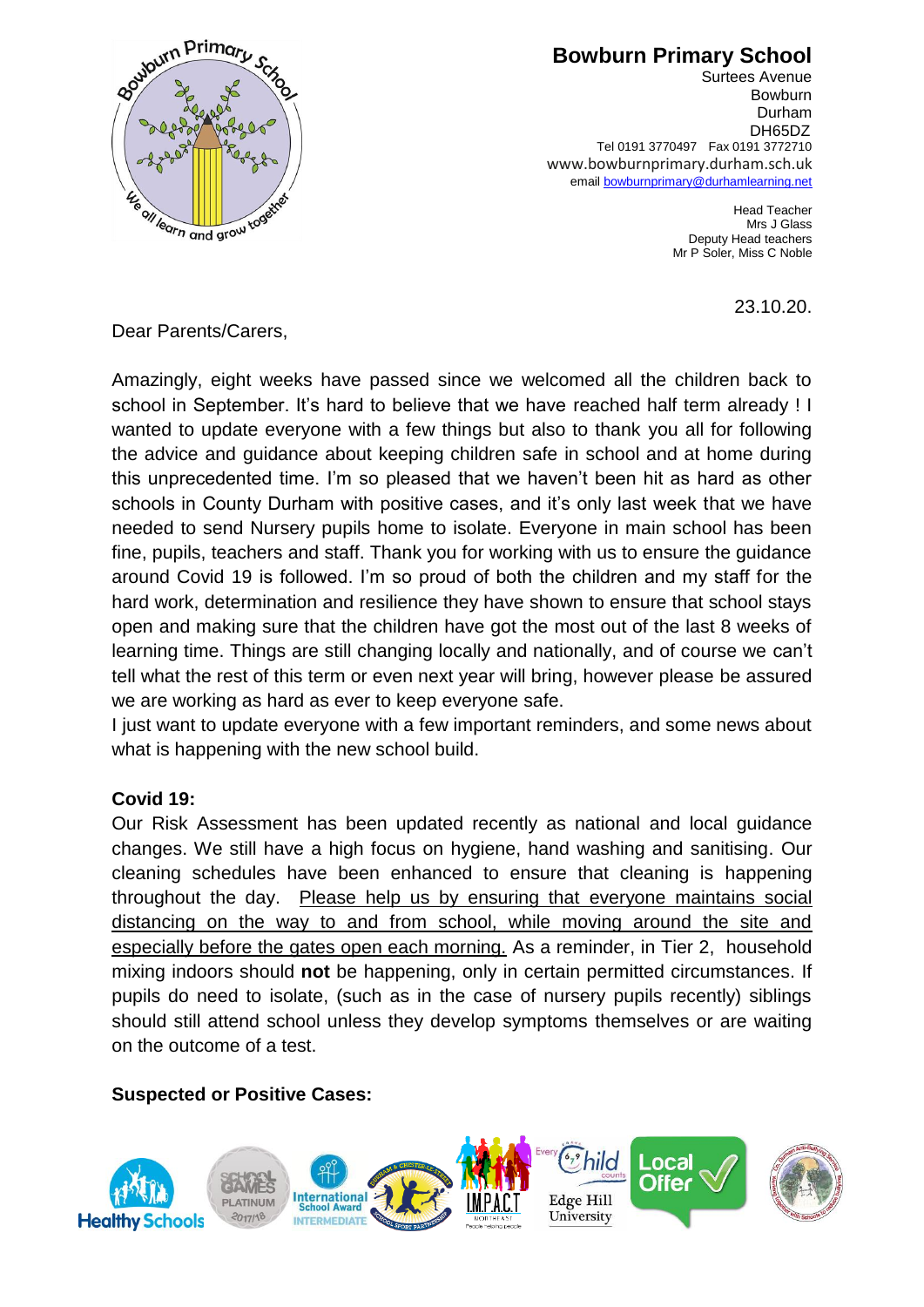**Please always inform the school office promptly if a child or someone in the household has Covid symptoms, is unwell, is awaiting or have been given a test result.** This helps us to give you best advice on pupil attendance and maintain our registers. Positive cases MUST be notified to school via email or phone as soon as possible, as we will need to take urgent action to alert parents if we need to send a Bubble home. We also have to report daily to Department for Education and Durham County Council where we have suspected or positive cases and where children are isolating. Another letter from DCC has been posted ion the website today- please read it carefully.

General Covid reminders:

- Pupils should bring the minimum amount of equipment to school.
- Packed lunchboxes and water bottle should be clearly marked with names and should be wiped down every night.
- Pupils should be collected by one person at the end of the day to reduce congestion.
- Please park safely around the sites, remembering our neighbours. Do not block entrances or drives/gates or congregate around the school gates. Please leave the site promptly once children are collected.
- Staff cannot talk to parents on the yard and at present we cannot have parent visitors in school. Please make an appointment to speak by telephone or use your child's class mailbox e.g. [swallows@bowburnprimary.durham.sch.uk](mailto:swallows@bowburnprimary.durham.sch.uk) or Class Dojo for non- urgent messages. Important/urgent information should always be directed via the school offices.
- Please maintain social distancing and follow the directions around the school site. Children should NOT be mixing outside of school socially.

## **PE Kits/uniform:**

We did have a slight problem with the supply of certain items of uniform at the start of term. These issues have now been resolved. PE kit is part of our school uniform and we would ask that **all** pupils wear correct PE kit: Red t- shirt and blue shorts, with plimsolls or trainers on PE days. We also have a school tracksuit for sale which children can wear over the top of their PE kits. We have had children coming in a wide variety of PE kit (some of which is inappropriate) so would ask that the correct kit is worn, especially as pupils will be wearing it all day and we want them to look both smart and part of the school. NO children should be wearing logo t shirts, football strips etc.

Can I also remind everyone that all children come to school with a warm (preferably waterproof) coat – we had several children who did not have coats on Friday at the juniors, just wearing their tracksuits, which are not really suitable to double up as coats, especially if it starts to drizzle on the yard at lunchtime ! We are trying to get the children outside as much as possible so suitable clothing must be worn.